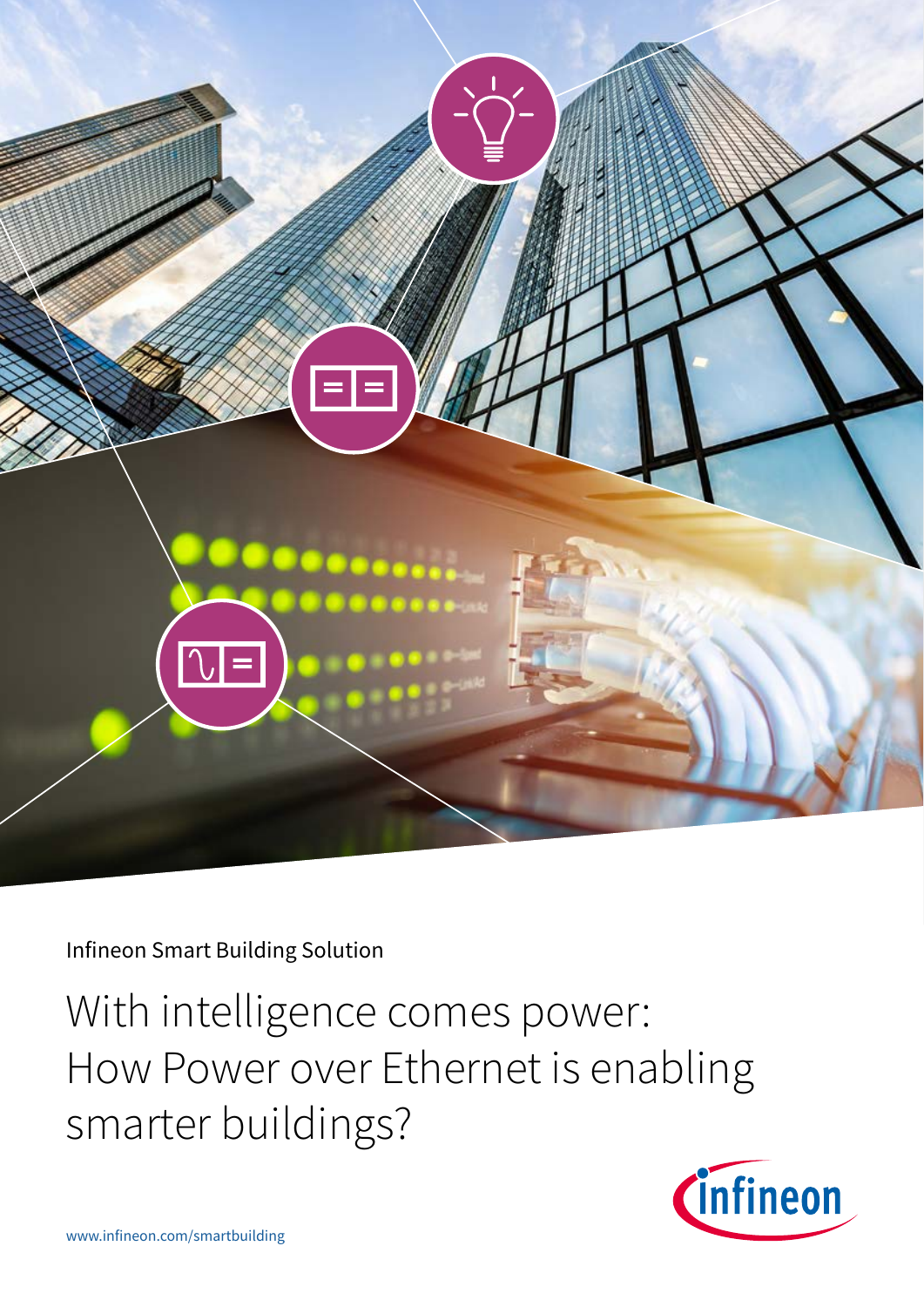# Contents

| 1. With intelligence comes power: How Power<br>over Ethernet is enabling smarter buildings | 4. Application specific PoE needs:<br>-3<br><b>Powering LED lighting</b> |  |
|--------------------------------------------------------------------------------------------|--------------------------------------------------------------------------|--|
| 2. Selecting the optimum approach for the PSE SMPS                                         | $\sqrt{7}$<br>5. Summary                                                 |  |
|                                                                                            | 8 <sup>°</sup>                                                           |  |
| 3. Options for a standard PD-side SMPS                                                     |                                                                          |  |
|                                                                                            |                                                                          |  |
|                                                                                            |                                                                          |  |
|                                                                                            |                                                                          |  |
|                                                                                            |                                                                          |  |
|                                                                                            |                                                                          |  |
|                                                                                            |                                                                          |  |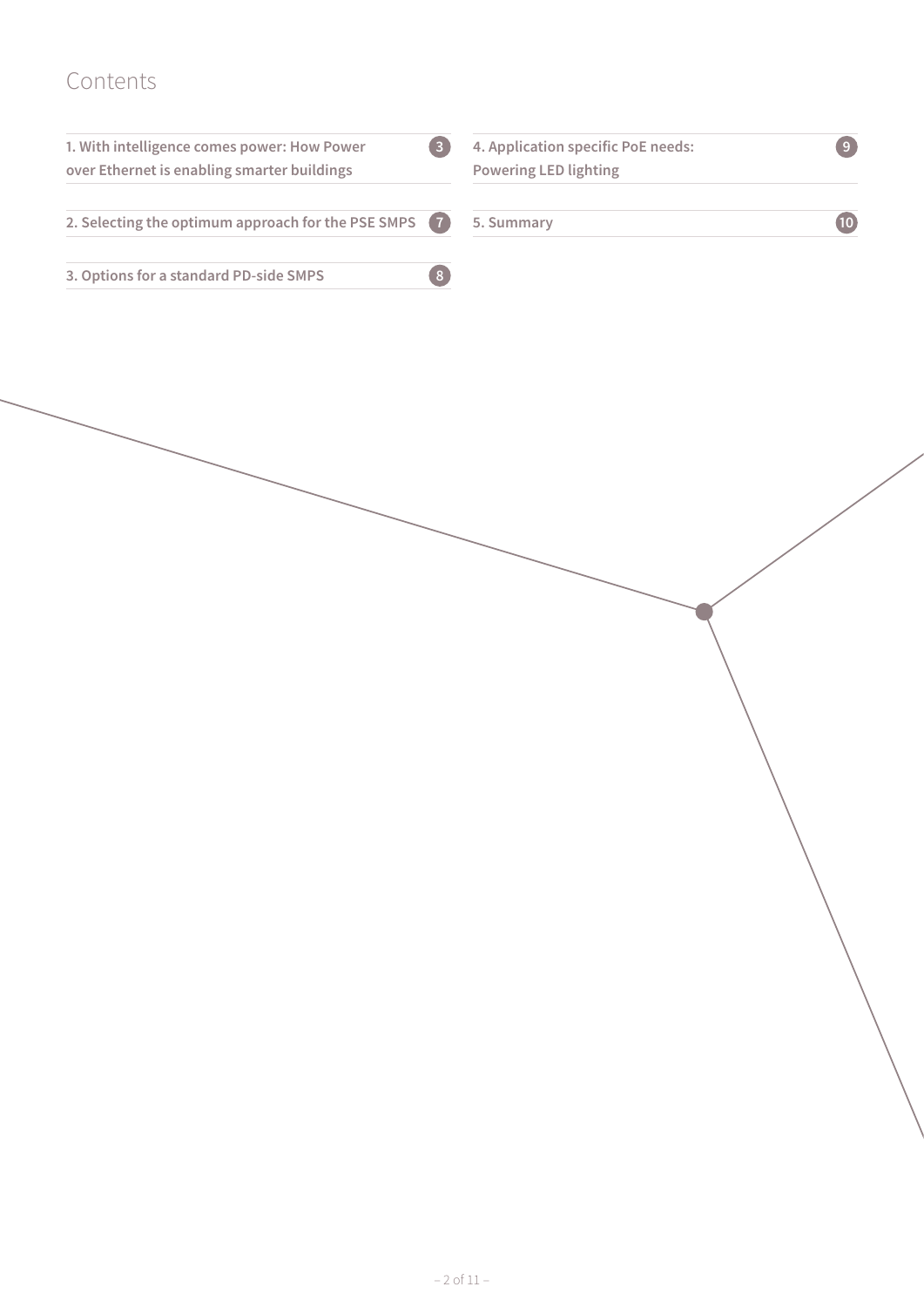# 1. With intelligence comes power: How Power over Ethernet is enabling smarter buildings

For years, the various domains of building management were handled as disparate systems, with suppliers attaining recognition for their skill in areas such as fire and life safety, security and alarms, energy management, and HVAC and sanitation. However, like in many other industry segments, the room to achieve further efficiencies reaches its limits when each segment is handled separately.

As an example, a networked, intelligent luminaire makes little economic sense in isolation unless that intelligence can be leveraged for other purposes. Functionalities such as temperature measurement, humidity and room occupancy could be determined through suitably designed intelligent luminaires. With the forthcoming roll-out of 5G, the integration of a picocell for wireless connectivity could also be considered in many building management application nodes. If cross-domain integration at software-level is also achieved, both installation and long-term building operating costs can be reduced. The ubiquity of Ethernet as a technology for data exchange is highly attractive. It is well understood, easy to install and integrates well with existing platforms. However, like many data-transfer technologies, power has to be provided separately. In an area like building management this requires both a data-system expert as well as an electrician to install the system. Should the building be reconfigured at some point, again both roles will be required to complete the work. With the introduction of Power over Ethernet (PoE), suddenly the challenges for both installation, reconfiguration, and operation of the complete building management system become much simpler. A PoE switch can be installed capable of powering multiple devices simultaneously, while those devices, whether IP phones, 5G pico-cells, Wi-Fi access points, or luminaires, can simply be attached via conventional Ethernet cables to the switch, both at initial installation, or later reconfiguration of the office space.

The advantages have been recognized in projects such as The Edge, a multi-tenant office building in Amsterdam featuring 650 PoE switches. Lighting and temperature are under the control of employees via a smartphone app while facility managers retain a clear overview, allowing them to maximize operational efficiency and minimize the  $CO<sub>2</sub>$  footprint. Over a period of 20 months, cost per employee has been lowered by over €1,800.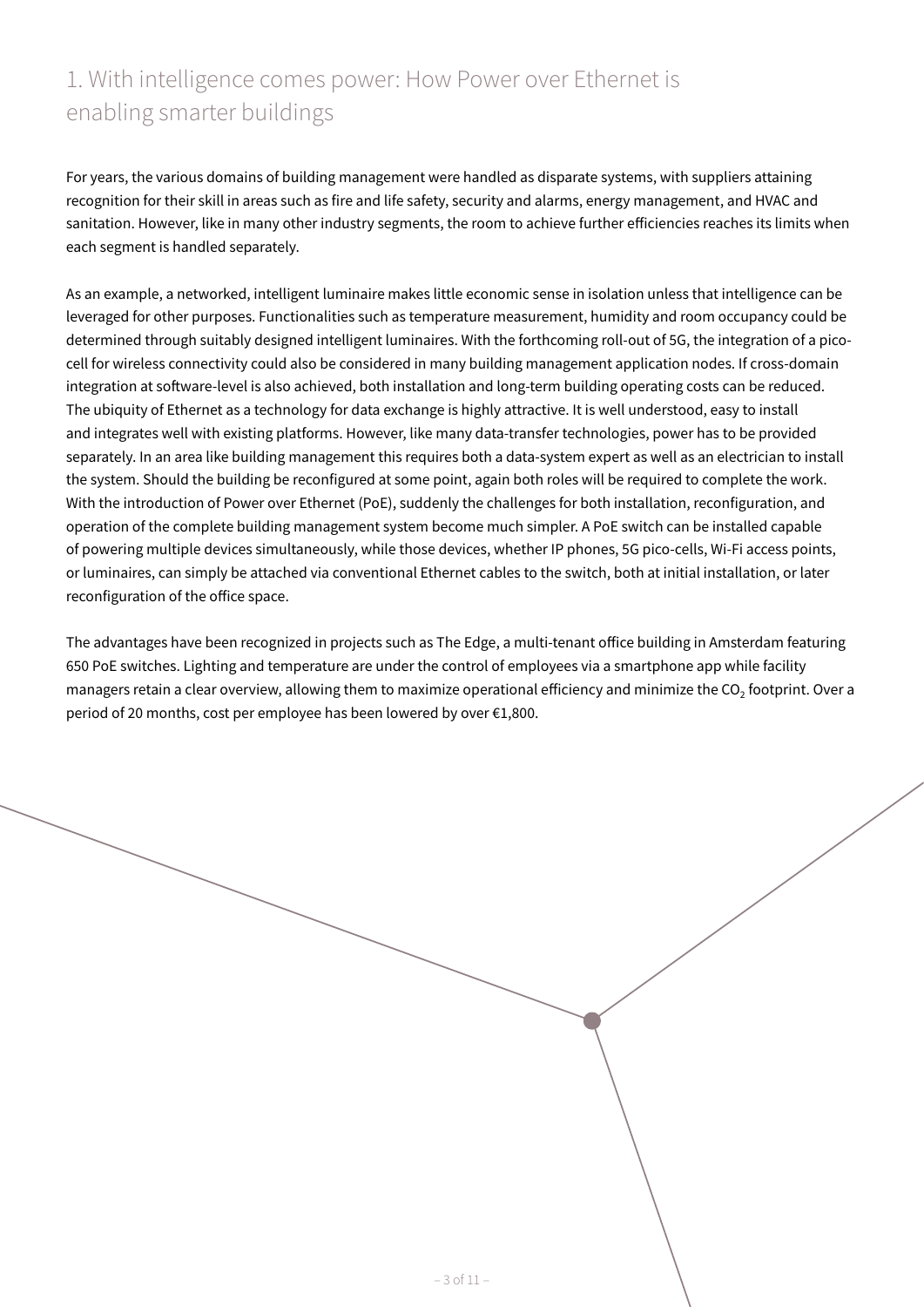PoE itself is not new, having been used for typical office applications for some time. Desk phones are one example, drawing their power from Ethernet cables as well as being digitally connected to the network. With the recent release of the amendment to IEEE 802.3bt-2018, new technical opportunities for designers of Smart Buildings open up, regardless of whether they are existing or new constructions. The changes make use of all four twisted pairs of the installed network cable infrastructure for PoE, allowing more power to be delivered to many more end devices (figure 1). The amendment additionally addresses overall energy efficiency with lower standby power consumption in end devices, and mechanisms to better manage the available power budget, thus increasing the benefits of PoE even further.



**Figure 1:** The latest changes to the PoE standard can make use of all four twisted-pair for both data and power delivery. Here illustrated for a single RJ45 jack of a PoE Power Sourcing Equipment.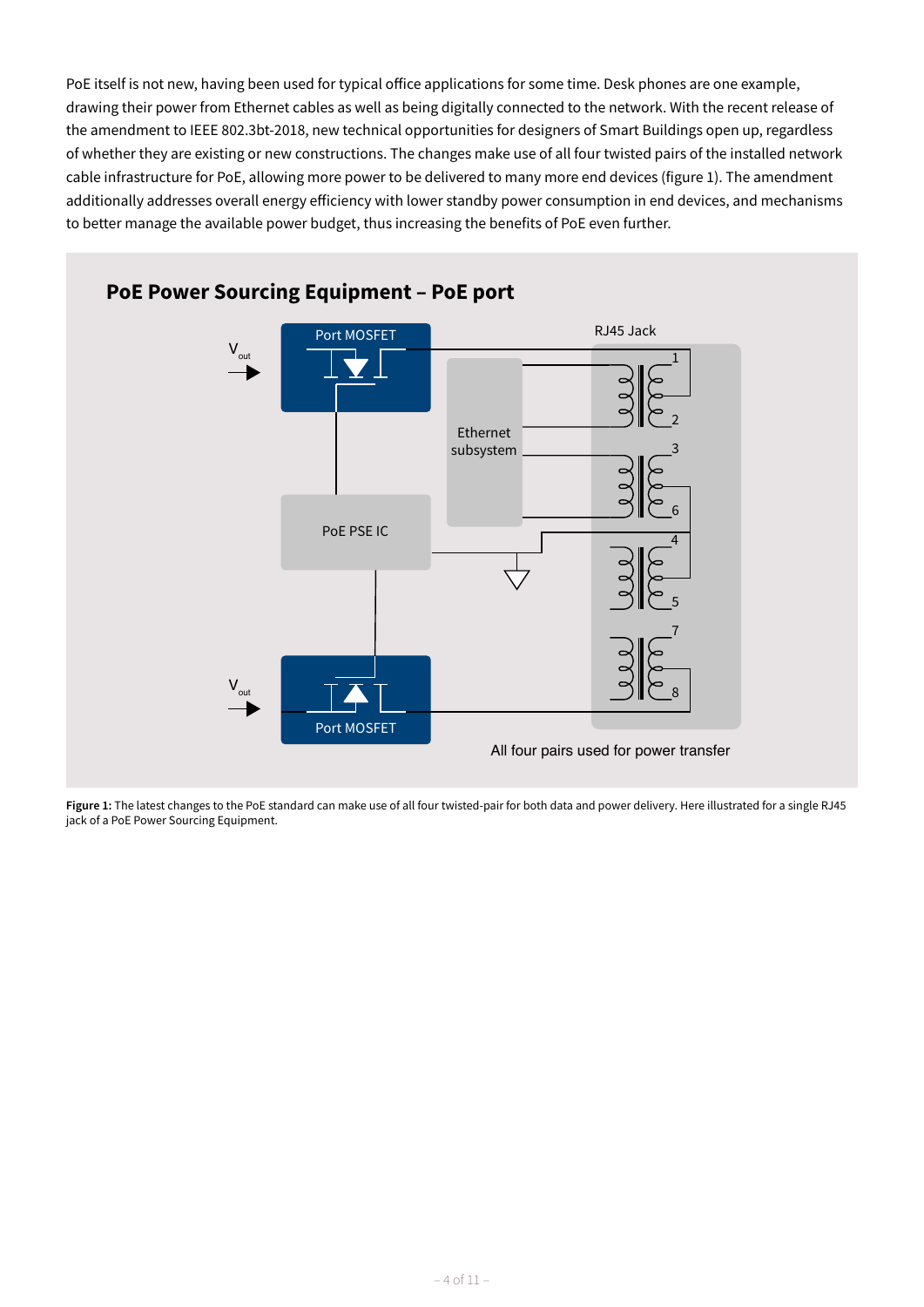The new nominal power levels have also been increased enabling up to 71.3 W to be delivered to the Powered Device (PD) for 100 m cable length. To support this, the Power Sourcing Equipment (PSE) must produce a minimum of 90 W per port while still reacting to the lower standby power required by PDs when in sleep mode. This enables designers to use the existing infrastructure to power devices such as security cameras with pan-tilt-zoom (PTZ) capability, LED lighting, public announcement (PA) systems, displays, signage solution, as well as future highly integrated solutions that could include luminaires featuring 5G pico-net cells and PA audio.

Another benefit of the latest amendment over the previous version is improved efficiency, since the power loss in a CAT5 cable can be cut in half thanks to using two pair-sets with just 0.5∙I each and thus reducing power loss due to P<sub>loss</sub>=2R<sub>cable</sub>(0.5⋅I)<sup>2</sup>=0.5R<sub>cable</sub><sup>1</sup>. This provides a further reduction in carbon footprint and energy costs, a further bonus to facility managers.

In future, we will see PoE Power Sourcing Equipment like Ethernet switches that integrate a power- and energy-efficient isolated AC/DC switched mode power supply (SMPS) that is capable of delivering up to 100 W (maximum power per port according to new standard) to multiple ports, while the PD side appliances will make use of < 100 W isolated DC/DC converters. The isolation requirements stem from the Ethernet and PoE standard and add additional requirements to the overall power supply design of PoE solutions.

Power solutions for the PSE will make use of hard- or soft-switching topologies in each of the stages featuring a low figureof-merit (FOM), such as R<sub>DS(on)</sub> times gate charge Q<sub>G</sub>, through using MOSFETs that provide low switching losses to deliver a peak output of up to 2 kW (figure 2). Use of such devices ensures high efficiency even under very light loads. An auxiliary power branch can also be implemented to power the electronics of the switch itself.

The PD side leaves more room for interpretation as it needs to be dimensioned according to the needs of the application, such as total or steady power, or stability across temperature variations. For sure an active or passive bridge rectifier will be included, coupled with a PD controller (which is mandated by the PoE standard), and DC/DC switching regulator. However, the application itself may demand a specific approach that can utilize silicon solutions that are optimized to a specific application segment, such as that of LED lighting.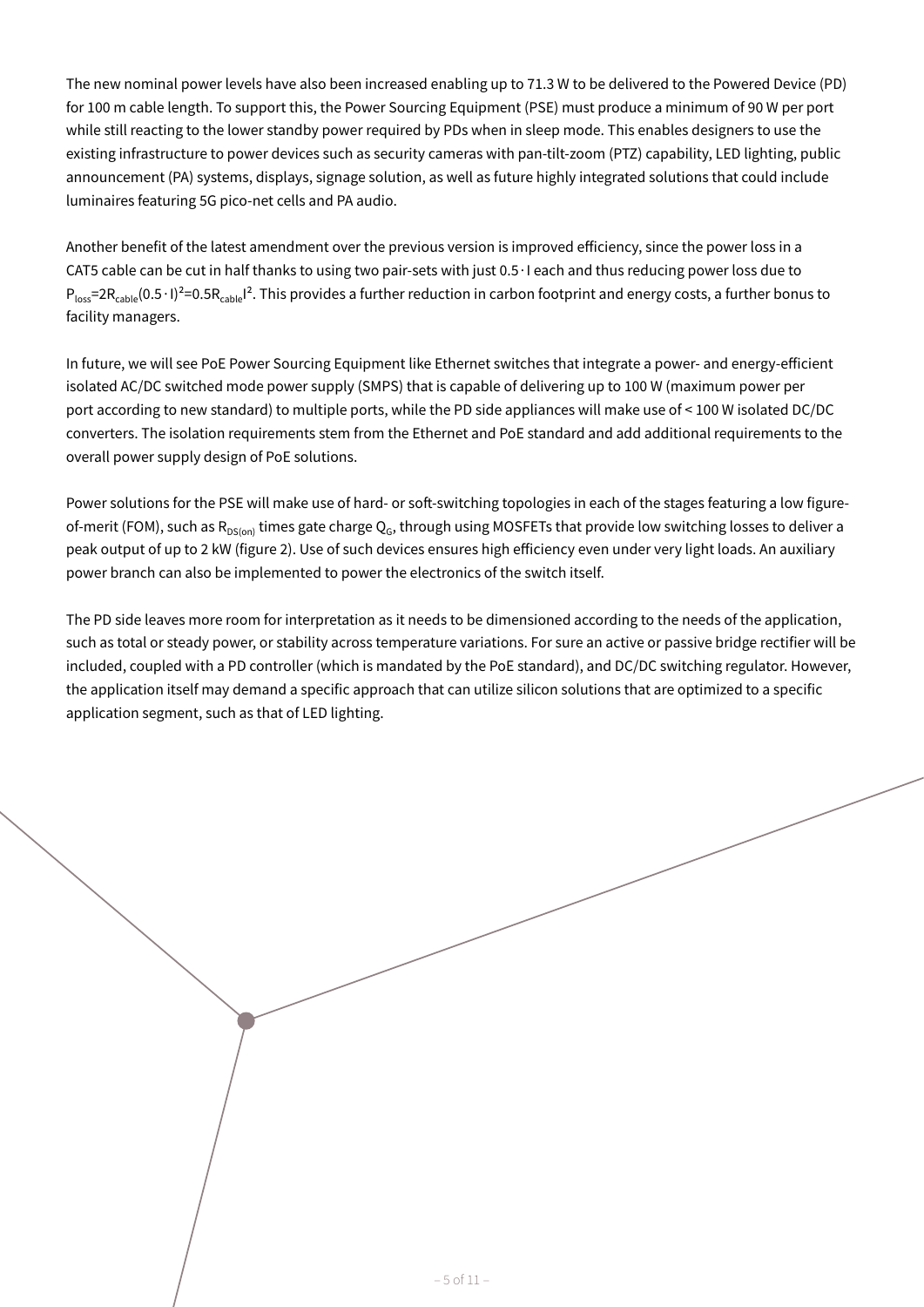

#### **Main power supply for Powered Devices**



**Figure 2/3:** The PSE will require an efficient PFC and low-loss switches using an isolated topology (top), while PDs will make use of a generic DC/DC solution unless targeting specific applications such as LED lighting (bottom).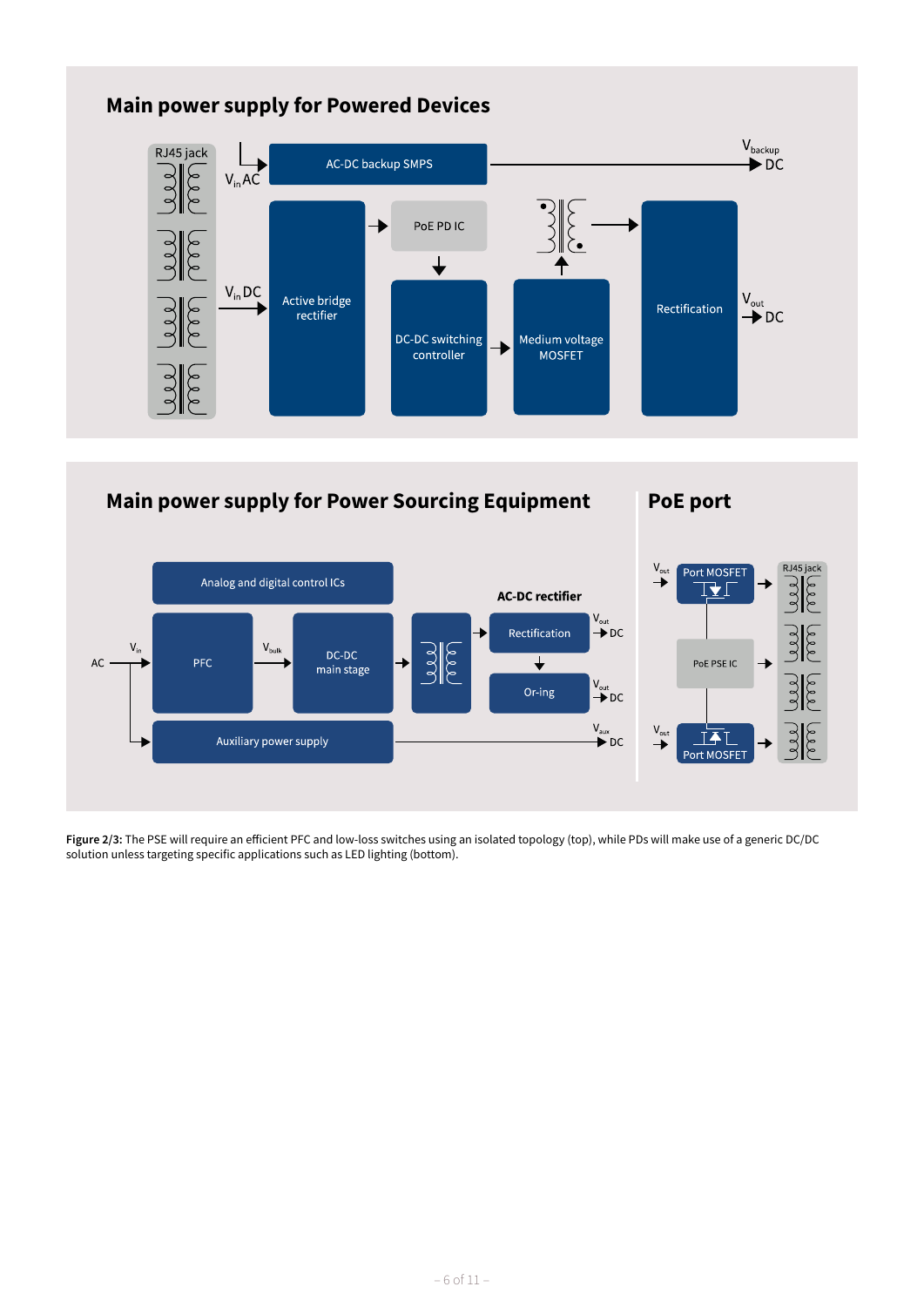### 2. Selecting the optimum approach for the PSE SMPS

The requirements for the SMPS differ quite a bit between the Power Sourcing Equipment and the Powered Devices. While the PSE side with devices such as injectors or Ethernet switches often requires a rather high power supply well above 100 W when supplying more ports. Whereas the SMPS on the PD side is typically operating below 100 W.

In terms of power supply design and management for the PSE main SMPS, CoolMOS™ from Infineon is one of the best power families in its class. The CoolMOS™ devices offer high efficiency at low line conditions and also pass brown out testing with a lower MOSFET temperature than most other devices. Its best-in-class  $R_{DS(on)}$  with low switching losses provides optimized speed capability. Efficiency is high with a small footprint and, while ESD can be a problem in any design, this is where the CoolMOS™ P7 shines, with integrated ESD protection to reduce failures (figure 3). Ringing is also minimized in the CoolMOS™ design with an excellent ringing margin, and the device also has a rugged body diode for improved reliability. The aspect of quality should also be considered, with the CoolMOS™ family's broad qualification providing reliability over a wide temperature range and low failure rate, ensuring that the likelihood of power supply failure on a switch is minimized.

On the DC/DC converter stage on the PD side the requirements differ substantially with voltages staying below 60 V and current being limited. To address these requirements the Infineon OptiMOS™ or StrongIRFET™ are commonly used thanks to their capability to improve system efficiency and power density whilst keeping system costs at a minimum. For example OptiMOS™ with a 15% lower R<sub>DS(on)</sub> and 31% lower figure-of-merit (FOM) R<sub>DS(on)</sub> times gate charge QG compared to alternative devices they answer these challenges perfectly.

In addition auxiliary power supplies which often require high performance in both fixed frequency and quasi-resonant switching schemes the CoolSET™ family offers a strong portfolio with enhanced performance as well as robustness needed to reliably run in the long run.



**Figure 4:** The 600 V CoolMOS P7 provides designers solutions for various challenges in power supply design, e.g. a robust ESD performance of >2 kV (HBM class 2)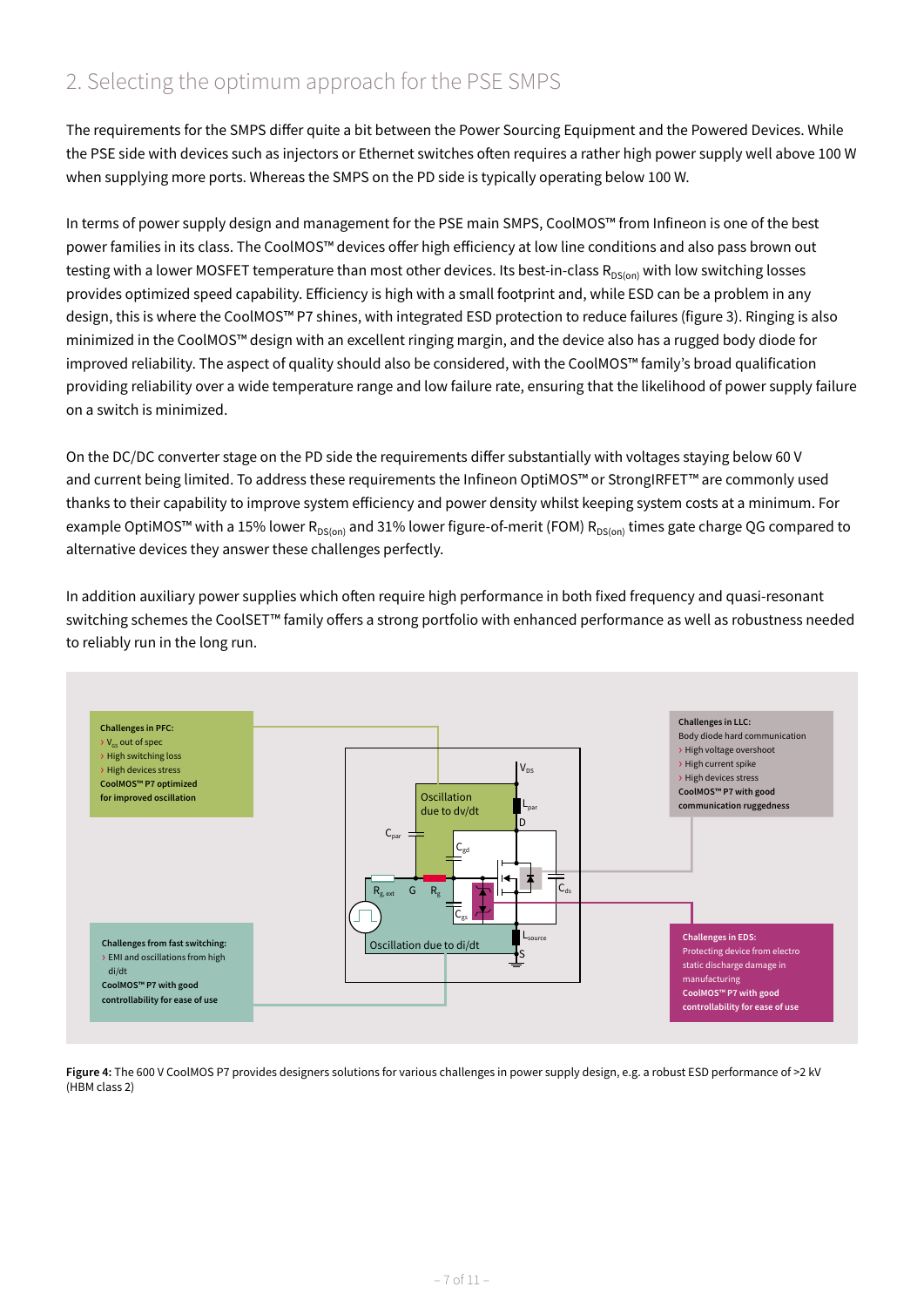The CoolMOS™ P7 finds a home in both the PFC and the DC/DC converter, ably supported by the rugged EiceDRIVER™ family of low-side gate drivers. High efficiency is also a focus here, with 5 ns slew rates and propagation delays of just ±5 ns. With -10 V robustness at its inputs, these devices also protected against GND-bounce, providing a crucial safety margin when driving pulse transformers. They also provide under voltage lock out (UVLO) options for protection of the switches during start-up and abnormal conditions, contributing to the overall reliability of the PoE solution.

#### 3. Options for a standard PD-side SMPS

For the DC/DC isolated SMPS reliable and robust MOSFETs such as Infineon's 100 V MOSFETs are ideal in combination with the CoolSET™ auxiliary power supplies for standards below 50 W.

On the PD side, a transformer isolates the cable and is followed by a bridge rectifier. Bearing in mind the voltages involved, low-voltage switches are more than adequate as part of a flyback, LLC or further converter topologies with galvanic isolation. Here the core requirements are low  $R_{DS(on)}$  and gate charge  $Q_g$  enabling an efficient implementation, along with innovative packaging that is both compact and allows for noise-free thermal dissipation. Here the OptiMOS™ family is ideally suited for the switches. Devices such as the BSC440N10NS3 G, a 100 V power MOSFET, offer the world's lowest  $R_{DS(on)}$ in low package-resistance SuperSO8 packages, in a footprint of just 31.7 mm2. Designers also benefit from the very low  $Q_g$ and  $Q_{gd}$  that contribute to an improved figure-of-merit (FOM).

Of course, some applications may require an alternative auxiliary power source for when PoE is unavailable. Here high efficiency, fixed frequency (FF) or quasi-resonant (QR) AC/DC topologies can be used, either integrated into the application or as an external solution. The CoolSET™ range of switching converters provide a high efficiency when in operation, and the robustness required for long-term reliable operation. The change to low or medium load conditions is made more efficient thanks to frequency optimization that reduces switching losses and increases efficiency, while selectable burst mode entry/exit profiles optimize light-load efficiency. Devices such as the ICE5AR0680AG deliver up to 40 W with a universal wide input range of 85 – 300  $V_{AC}$  offer robust brown in protection, auto-restart for its protection features, and all in conjunction with a low bill-of-materials (BOM) count.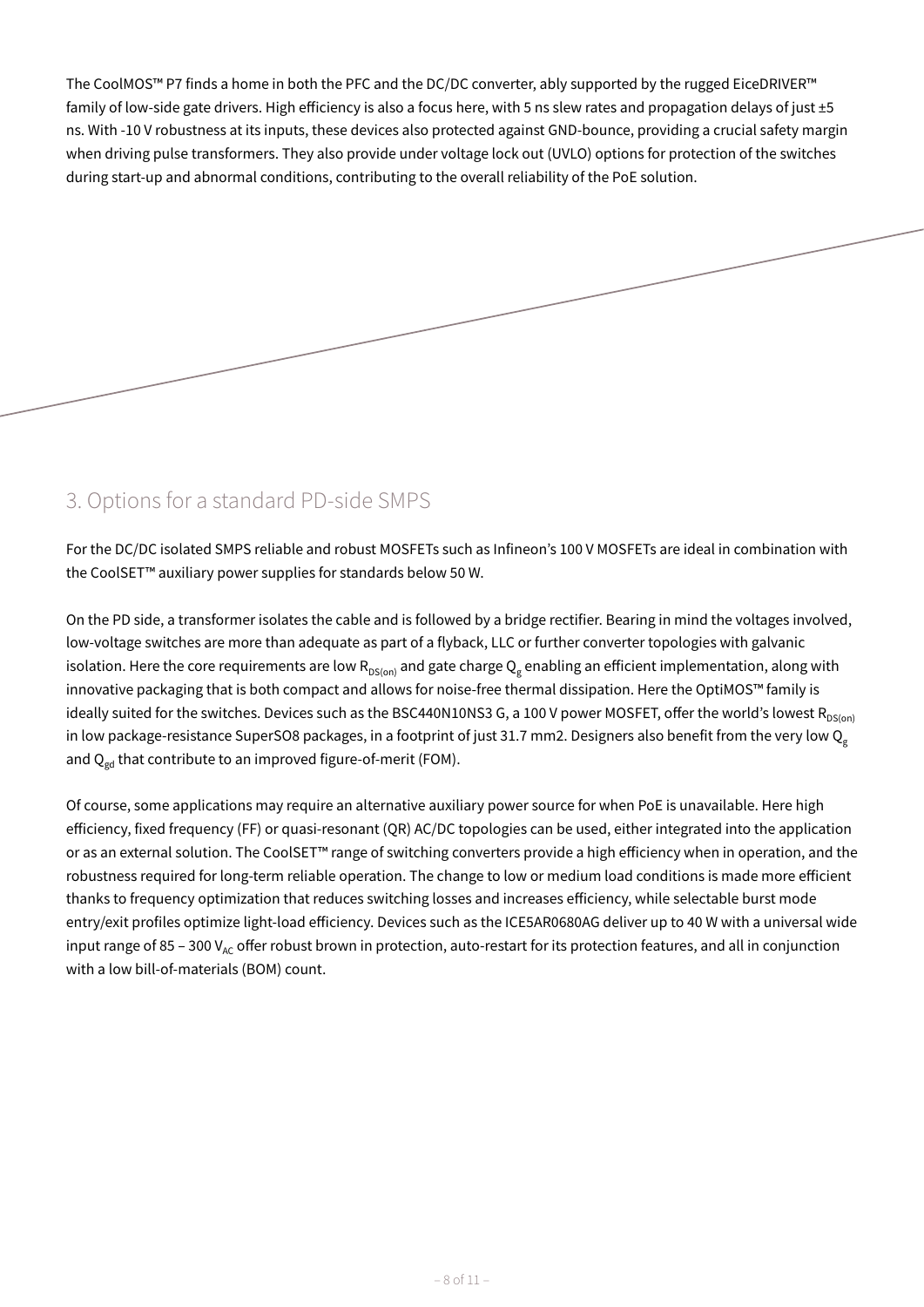# 4. Application specific PoE needs: Powering LED lighting

Certain applications already have dedicated power solutions optimized to meet their unique needs. Smart lighting, one such application space, is considered crucial in maximizing employee performance and health. Here, an efficient, LEDoptimized power solution with protection functions will lead to less maintenance, reducing the need to replace luminaires in ceilings over their lifetime. In smart building lighting, there are always last minute changes, so a configurable solution that can help reduce hardware variation and speed up the product development time will also contribute to completing a project on time, in budget, with a solid and reliable design architecture.



**Figure 5:** The BCR601 series offers linear control with voltage feedback to the primary side in an SO8 package.

The LED controller itself needs to ensure a flicker-free light output, while options for dimming are an essential element of the smart building approach. The addition of thermal protection contributes to the long-term reliability of the resulting luminaire. A good choice for a digital power, constant current LED controller is the BCR601 series, a 60 V constant current controller that can use either NPN bipolar transistors or an N-channel MOSFET as the power element to drive the LED diode strings. The OptiMOS™ family is also a good match here too. The BCR601 has supply voltage ripple suppression, hot-plug protection, overvoltage and overtemperature protection. It also offers analog dimming and an R-set function to set the LED current with multiple LED strings in the design.

Demonstration or evaluation boards are also available that can help developers get started and review the capabilities of such silicon solutions. Because they are well designed by the manufacturer and Gerber files are provided, designers can easily integrate useful circuit and PCB elements into their final PC board artwork, enabling faster time-to-market.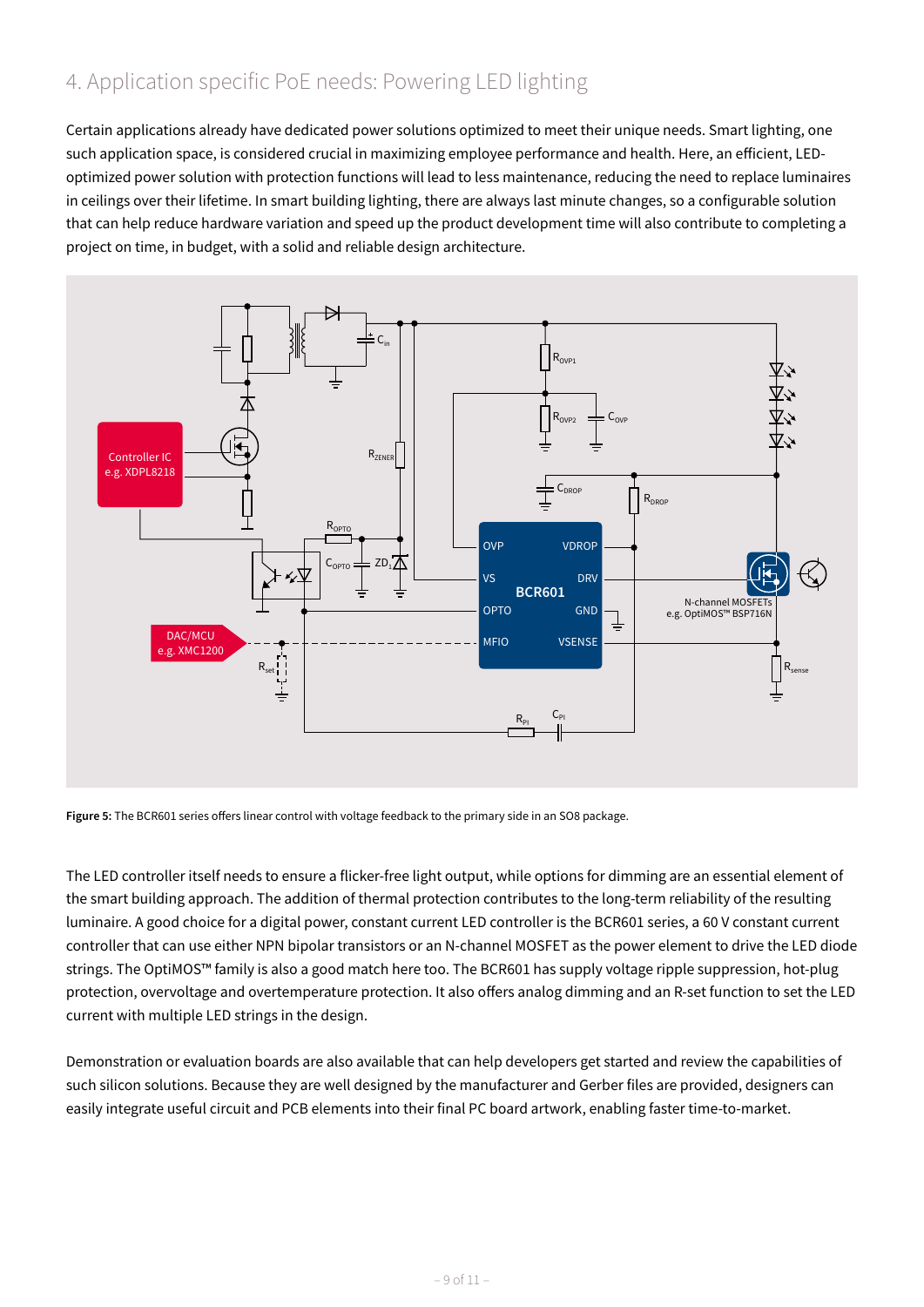### 5. Summary

Since the ratification of IEEE 802.3bt-2018, foundations are in place for rapid changes as well as disruptions in Building Management Systems (BMS). The building installations and the way smart buildings will be developed and used will necessitate new and more efficient solutions not just for power conversion architectures, but the applications they power, such as LED lighting, as well. Engineers looking to tackle these challenges can draw upon the fast time-to-market component solutions and tools, application experience, as well as the high-reliability product portfolio, that suppliers such as Infineon can provide.